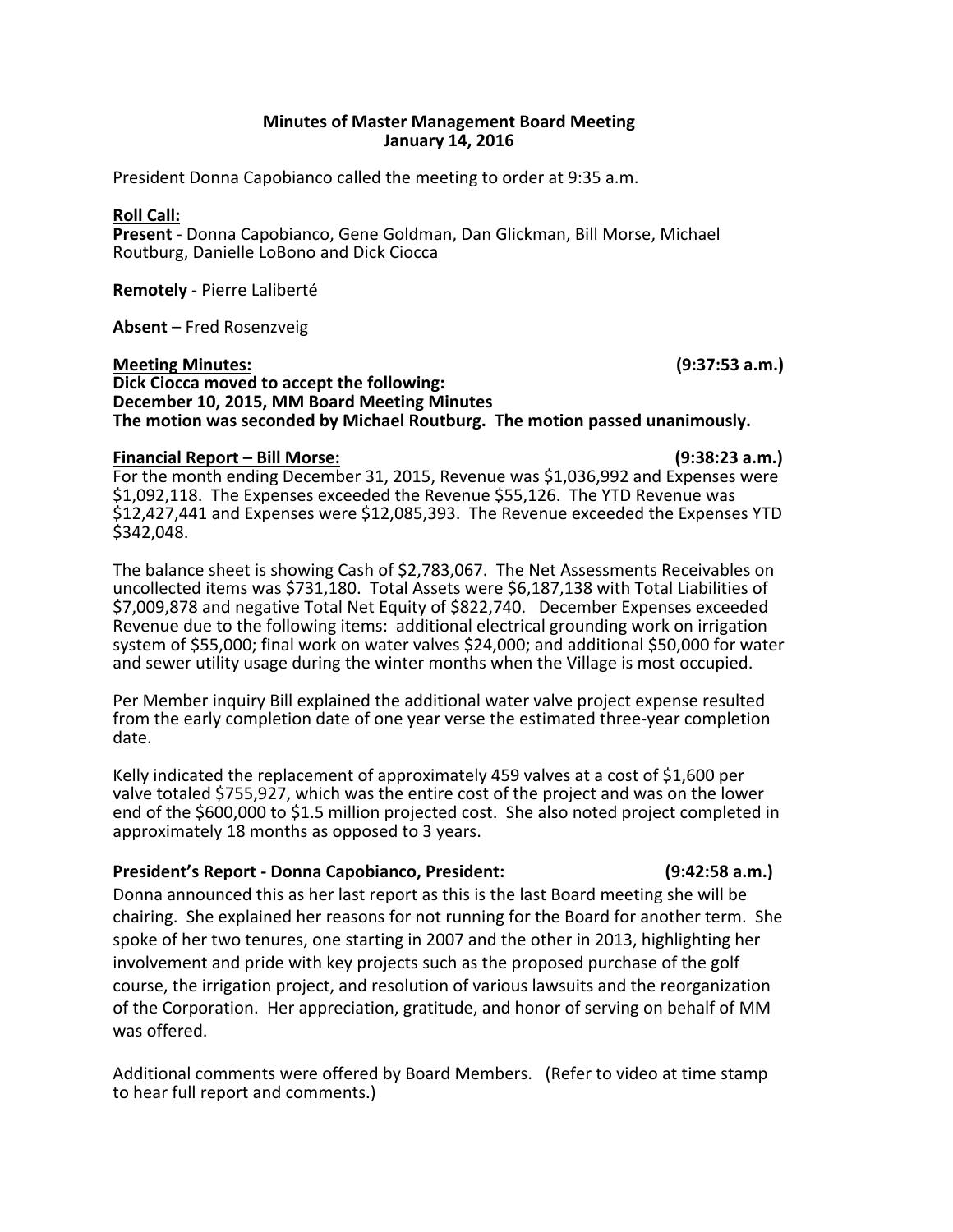# **Executive Director - Kelly O'Meara Hampton: (9:58:00 a.m.)**

1) Road Resurfacing -

Illustrations were presented depicting the roadway resurfacing plans scheduled over the next six years. Kelly announced the maps, spreadsheet, and statement would be emailed to residents and posted to the website.

Kelly then gave the following statement:

# **CVE Master Management Six Year Road Resurfacing Plan January 8, 2016**

In 2009, Master Management issued a Roadway Paving Policy that stated in mid-2014 that MM would evaluate all of the roadway conditions and identify streets to be re-surfaced in 2015. In September, 2014, MM reported it would notify associations impacted by the plan in the event they wish to budget for re-surfacing their parking areas in conjunction with MM's work in 2015.

The notifications to the Associations were to include a proposal from the same vendor doing MM's work, to pave the Association's parking spaces at the same time at the association's expense. Associations were then asked to complete the form indicating YES or NO on their decision to contract for the work. Any association that did not receive notice by mid-September 2014 was told that it meant that their association was not selected for MM's 2015 road resurfacing plan.

In September 2014, notifications asking 15 associations to consider participating in MM's road re-surfacing plan were sent and unfortunately, only five of the Associations sent back their completed form indicating that YES they did want to join MM in the work. The 2015 road re-surfacing has been completed for the Associations that participated and those that chose not to participate, will be given the opportunity to join MM at a later date. By doing the total resurfacing at one time, it saves the Associations and MM significant expense. When either job is done separately the total cost for the Association or MM increases significantly. It is to everyone's advantage to do a complete resurfacing in an area at one time.

In an effort to get better participation by the individual Associations, MM has created a six year plan where at the end of 2021 all of the roads in the Village will have been resurfaced or had the opportunity for resurfacing. This plan was created in order to afford Associations the additional time to budget and set aside the needed funds to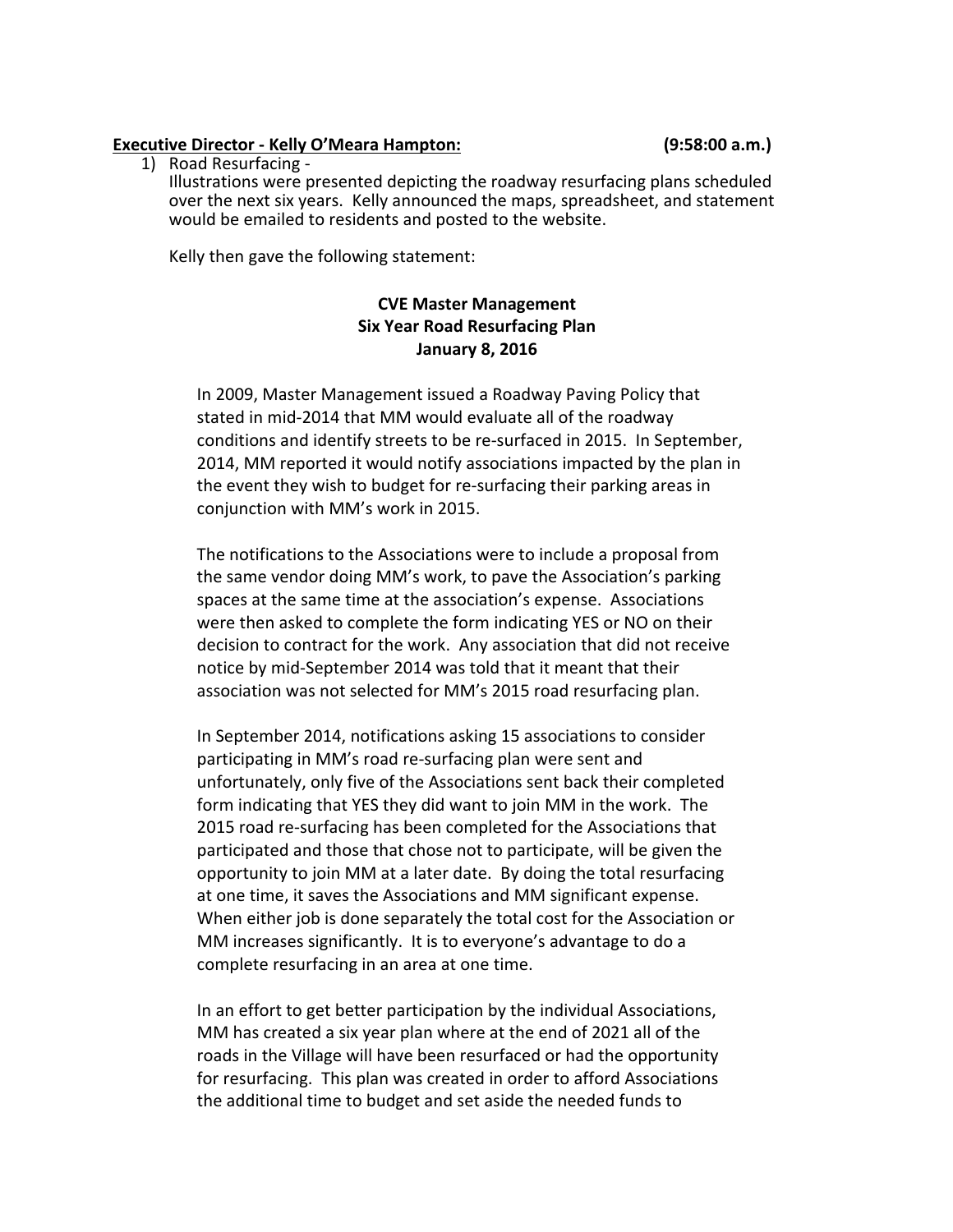participate in the future. The six year plan details the roads that will be completed in 2016 & 2017 as well as the Association parking spaces scheduled for 2018-2021, so that associations can take the steps necessary to join with MM to complete re-surfacing for the entire area. Our current vendor estimates that on average, associations can plan to budget approximately \$180 per parking space to join in the project.

If associations choose not to participate in having their parking spaces re-surfaced at the time that MM schedules repaving, there will be significant financial impact for the associations as well as possible issues with storm water drainage and eventual parking space and asphalt integrity problems. As this project is much more extensive than simply seal coating, but rather can include milling, etc. It is critical that parking roads and spaces are repaved at the same time to avoid substantial increases in cost. The cost for the Associations should they choose not to join MM will increase substantially as additional work will need to be done to ensure consistency and uniformity between the parking street and parking spaces.

It is our hope that provided the additional time to budget for this expense that Associations will take the opportunity to ensure they are ready in 2018 and on, to join MM in this effort as they will enjoy cost savings due to the size of the project and as well as increasing the appearance of our community.

Kelly responded to inquiries and comments from the Board. (Refer to video at time stamp to hear full discussion.)

### 2) Recycling - **(10:10:04 a.m.)**

Kelly advised Solid Waste had been very responsive and helpful, and agreed to add recycling containers with small doors; and over the next few weeks a study would be conducted to address specific locations.

Per Member inquiry, Kelly responded the side-door dumpster containers would remain until they need to be changed out.

## 3) Comcast - **(10:12:33 a.m.)**

After Kelly met with the new Comcast customer service representative, Seth Parker, she advised he was fully informed of the pre-existing issues throughout the Village as previously noted, and was also made aware of possible attorney involvement as deemed necessary should the matters persist. She noted he had re-established the Comcast presence in the Clubhouse for customer service related issues.

Per Member inquiry, Kelly relayed the issues associated to the reception of Channel 98 and 99, amplifier conditions, and bulk-billing concerns were mentioned.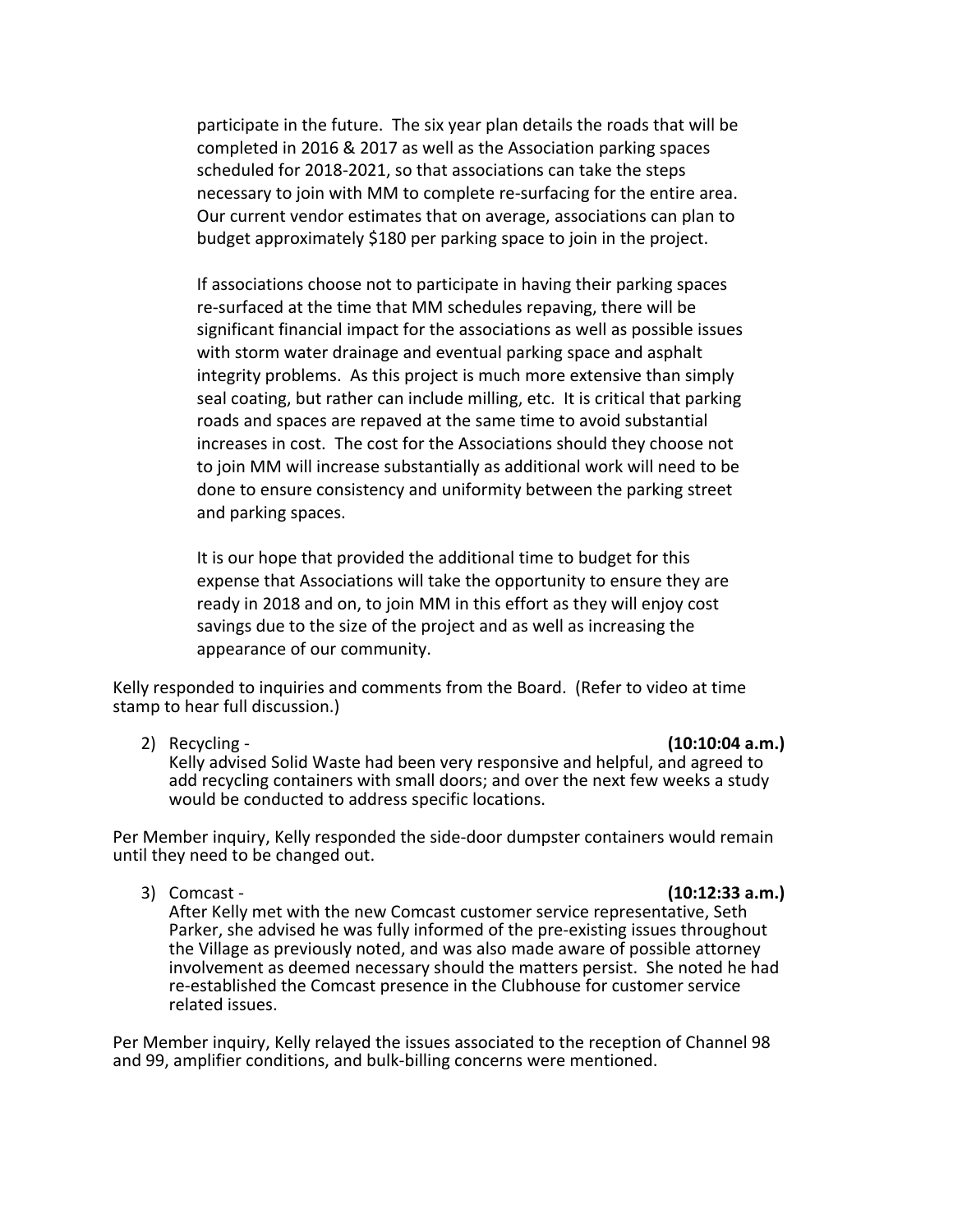4) Website Registration - *Allen Stration* - *Callenting* **(10:15:16 a.m.)** 

# Kelly encouraged residents to help spread the word to re-register on the new website at CVEDB.com. Those who register will receive an entry for a drawing at the end of the month for a new mini iPad. Also, advised the Village this is the best way of getting news and information out to the community.

It was noted there will be a link connecting CVEDB.com to Bay Management's website once it is launched. To date, 4,500 residents have re-registered.

5) Security - **(10:18:52 a.m.)** ABM sold its security division to Universal, who will now be the new security company for the Village. Kelly noted no modification to staff would be made, with the exception of uniformed white shirts marked with the company logo would be issued in February/March.

6) Speeding - **(10:19:50 a.m.)** As discussed in the Area Chair Meeting, resident Barry Warhoftig volunteered his expertise and guidance to assist the Village in the design of new street and speed signs in order to comply with the Department of Transportation guidelines. As a result, BSO would be able to issue violators tickets in the Village.

Board Members expressed appreciation for Mr. Warhoftig's knowledge and participation.

7) Firewall Repair - **All and Accord Contract Contract Contract Contract Contract Contract Contract Contract Contract Contract Contract Contract Contract Contract Contract Contract Contract Contract Contract Contract Contr** 

Per the settlement agreement, repairs are underway and will continue at the garden-style apartments. To date, about \$155,000 has been expended on reimbursements and repairs with repairs only accounting for about \$20,000 of the total expense. Going forward, the horse-shoe shaped buildings will be asked for access to go in inspect and make repairs. Letters will be sent requesting residents to submit their claim forms.

After member interjection regarding SW 10th Street and the extension, Kelly confirmed Dan Glickman and Rita Pikar's active involvement with respect to the project in question.

8) Bus Step Modification - **Alternation Contraction (10:28:37 a.m.)** The 11th bus step modification was not successful. Kelly advised efforts will continue. 

It was noted the buses continue to be fully ADA compliant.

Danielle reminded to residents to call MM when dumpsters overflow and to place bulk trash out only on the night before or morning of scheduled pickup.

Dan commented on the almost 900 inquires received to customer service during the month of December. Kelly commented on the excessive number of confirmed inquires and mentioned additional staff and software may be added after an investigation and collection of data is analyzed,

9) Security Gates - *CONSITERS* 10:34:20 a.m.

Kelly acknowledged the recent delays associated with entry into the Village at the West gate with car stacking and barcode issues, and advised Residents to be patient as construction will soon begin to alleviate the issues.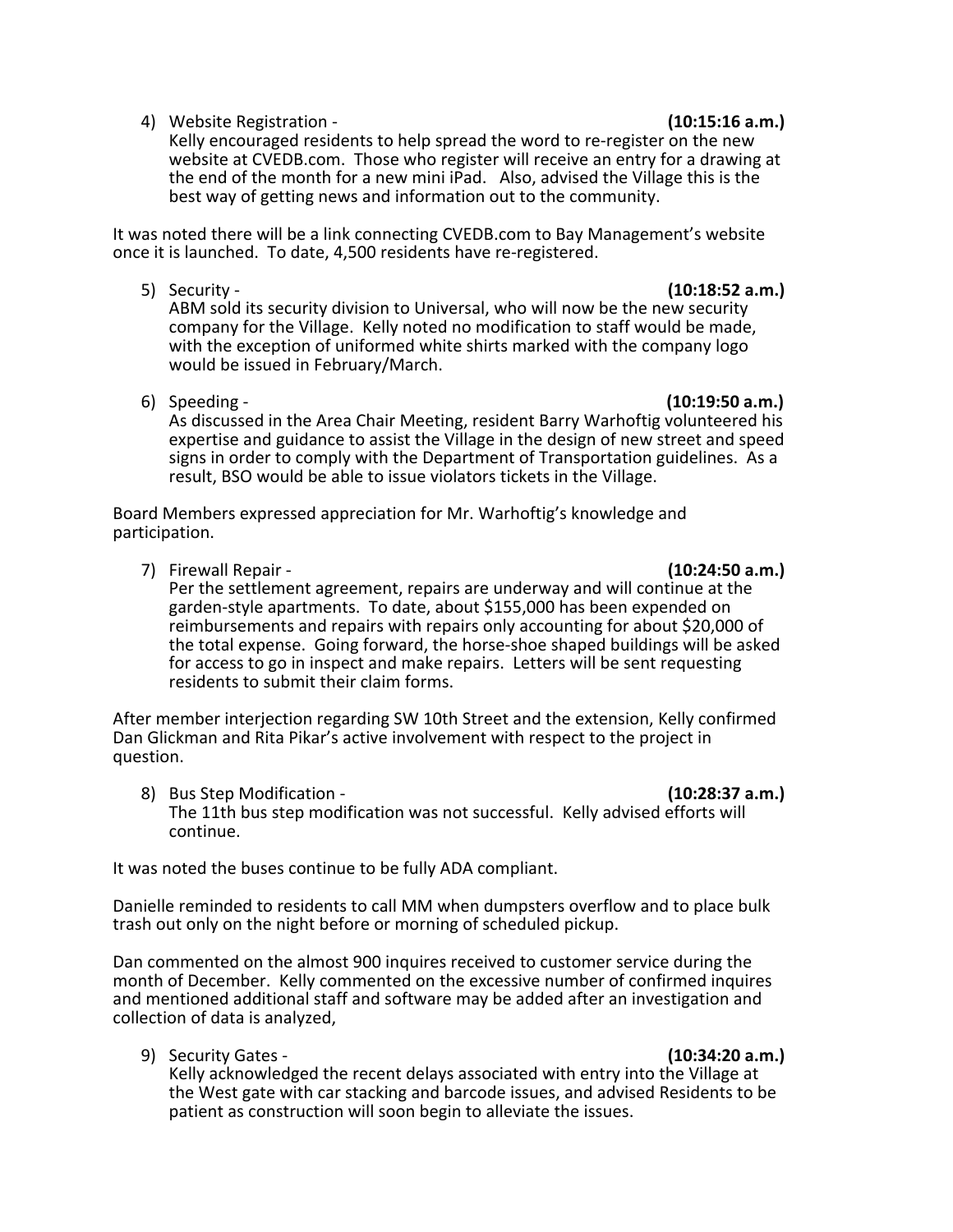Per Member inquiry, Kelly clarified the new construction would be the additional lanes and East and West gatehouses and will begin in April.

**10)** Claims - **(10:37:43 a.m.)** A five-year liability insurance claim summary was published by the insurance broker and presented a yearly breakdown of costs associated with claims made throughout the Village. Kelly gave a detailed report on claims, liability and insurance premiums.

Additional comments were made by the Board Members. (Refer to video at time stamp to hear full discussion.)

Kelly commented the recent policy change proved effective during a recent LeClub event in which a Resident passed out and a member of the security staff was first responder to the incident.

11) Exterior Roadway Lighting - **And Communism (10:47:34 a.m.)** 

## FPL advised a guaranteed started date of March 1st to begin replacement of the exterior roadway lighting fixtures. Kelly reported the proposal was considerably lower than the original projection cost of \$40,000. Once exterior lighting is complete a photometric study of the interior lighting would be generated to determine further lighting recommendations.

Per Member inquiry, Kelly informed the lighting would completed in 30 days

12) Introduction - **(10:48:37 a.m.)** Kelly introduced Robert Streather as a new member of the MM team, currently assigned to the maintenance division, and spoke highly of the expertise he brings to the position.

A round of applause ensued.

13) Renovations - *CONSIGNATE CONSIGNATE (10:50:30 a.m.***)** Renovations of the LeClub, the Activities Center and MM office building was addressed by both Kelly and Lori. (Refer to video at time stamp to hear full discussion.)

**Gene Goldman moved to approve moving forward with renovations of LeClub,** Activities Center, and MM office building as detailed in budgets provided to the Board of Directors with a total expenditure not to exceed \$311,000. The Motion was **seconded by Dick Ciocca.**

Following discussion, the vote was taken and **the Motion passed unanimously.** 

A round of applause ensued.

Pierre ends his remote participation. *COMERRY CONDUMERY (11:00:38 a.m.) CONDUMERY CONDUMERY (11:00:38 a.m.)* 

Kelly concurred with Donna's positive reflection of the progress made in the last year and a half by the current six staff members of MM.